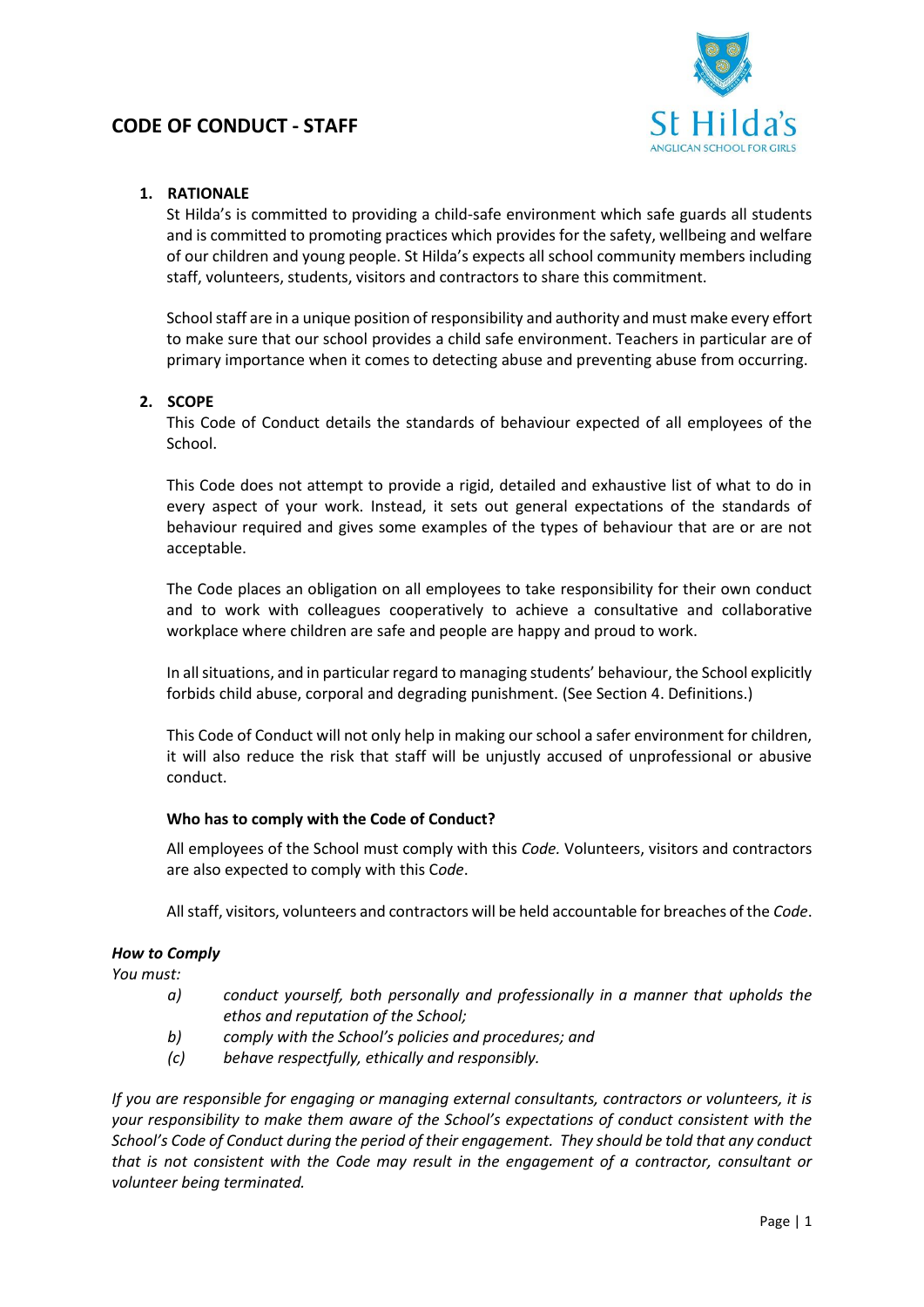## **3. BACKGROUND**

Nothing in this Code should be taken to limit the circumstances in which the School may take disciplinary action in respect of an employee. This *Code* should be read in conjunction with the Child Protection Policy which can be found on the St Hilda's Policy Centre.

## **4. DEFINITIONS**

**Corporal punishment**, as defined in the Guide to the Registration Standards and Other Requirements for Non-Government Schools is: 'Any punishment in which physical force is used and intended to cause some degree of pain or discomfort, however light; typically involving hitting the child with the hand or with an implement; can also include, for example, forcing the child to stay in an uncomfortable position. It does not include the use of reasonable physical restraint to protect the child or others from harm (UN Committee on the Rights of the Child, General Comment No. 8 (2006), paragraphs 11 and 15: CRC/C/GC/8, 2 March 2007).

**Degrading punishment**, as defined in the 'Guide' is 'any punishment which is incompatible with respect for human dignity, including corporal punishment and non-physical punishment which belittles, humiliates, denigrates, scapegoats, threatens, scares or ridicules the child'. Please see St Hilda's Child Protection Policy for a definition of **child abuse**.

**Grooming,** child grooming has been described in a paper released by the *Australian Institute of Criminology*, as follows: 'Child grooming, a premeditated behaviour intended to secure the trust and cooperation of children prior to engaging in sexual conduct, is a process that commences with sexual predators choosing a location or target area likely to be attractive to children. A process of grooming then commences during which offenders take a particular interest in their child victim to make them feel special with the intention of gaining their trust. As trust is developed between the child victim and the offender, offenders then seek to desensitise child victims to sexual conduct by introducing a sexual element into their relationship'.

## **5. LEGISLATION**

Relevant Legislation includes but is not exclusive to:

Corruption and Crime Commission 2003 Criminal Code Act 1913 School Education Act 1999 School Education Regulations 2000 Working with Children (Criminal Record Checking) Act 2004 Teacher Registration Act 2012 The Teacher Registration (General) Regulations 2012 Children and Community Services Act 2004 (WA) Equal Opportunity Act 1984 Criminal Code Amendment (Cyber Predators) Act 2006 Occupational Safety and Health Act 1984 Worker's Compensation and Injury Management Act 1981 Guide to the Registration Standards for Non-government schools Australian Human Rights Code of Conduct – Published by Australian Human Rights Commission National Child Safe Organisation Principals

**6. RELATED POLICIES AND PROCEDURES**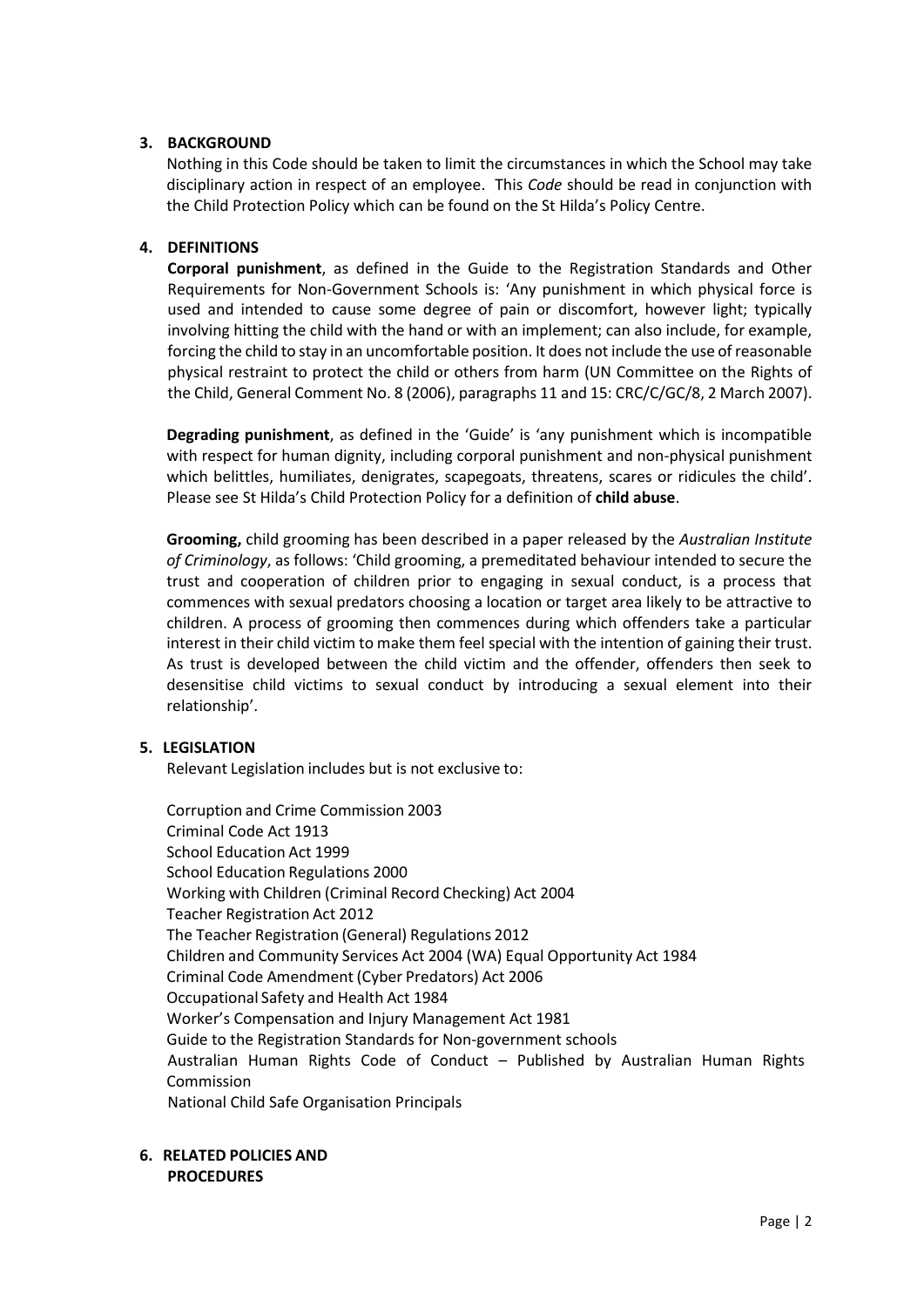School Community Code of Conduct Child Protection Policy Complaints Resolution Procedure Protective Practices Policy Intellectual Property Policy Occupational Health & Safety Policy Anti‐Bullying & Workplace Harassment Prevention Policy Personal Use of Social Media Social Media for School Usage Policy Staff Grievance Policy Student Code of Conduct Supportive School Environment Policy Use of Student Images Policy Whistleblower Policy Teacher-Student Professional Boundaries – A Resource for WA Teachers (TRBWA)

# **7. GUIDELINES**

## **St Hilda's Culture and Community**

- At St Hilda's our **Purpose** is to provide a vibrant school community that educates and inspires students for life
- Our **Vision** is preparing girls for the future by developing tenacity, confidence and compassion
- Our **Values** include:
	- o **Respect** ‐ We value sensitivity and concern for the wellbeing of others. This means being caring, compassionate and honest. We learn in a safe and supportive school environment, while respecting our natural environment and cultural heritage.
	- o **Inclusion** ‐ We acknowledge that we are a diverse community and must have regard for the feelings, wishes or rights of others in everything we do. We value diversityof cultural expression.
	- o **Excellence** We encourage the pursuit of personal best in all areas and respect the achievements of others. We have a lifelong commitment to the quest for knowledge.
	- o **Justice** ‐ We are committed to participation and citizenship. We promote democratic processes and social justice. We believe in fairness and equity for the achievement of a just, responsible society.

## **7.1 Principles of the Code of Behaviour**

As the School has a duty of care to its students, the expectation and understanding is that all staff and students will act in the best interests of the students and that the welfare and safety of students will be of paramount concern. All interactions therefore should be transparent and meet the principles of the Code of Conduct.

This Code of Conduct is intended to provide staff and community members with guidance as to the expected behaviours of all staff, visitors, volunteers and contractors engaged by St Hilda's.

Staff are expected to behave in a manner which promotes the safeguarding role of the School, in a manner which is in accord with school expectations, professional expectations and best practice of the teaching profession, as well as the expected norms of our community. You must be fully aware that your actions will be subject to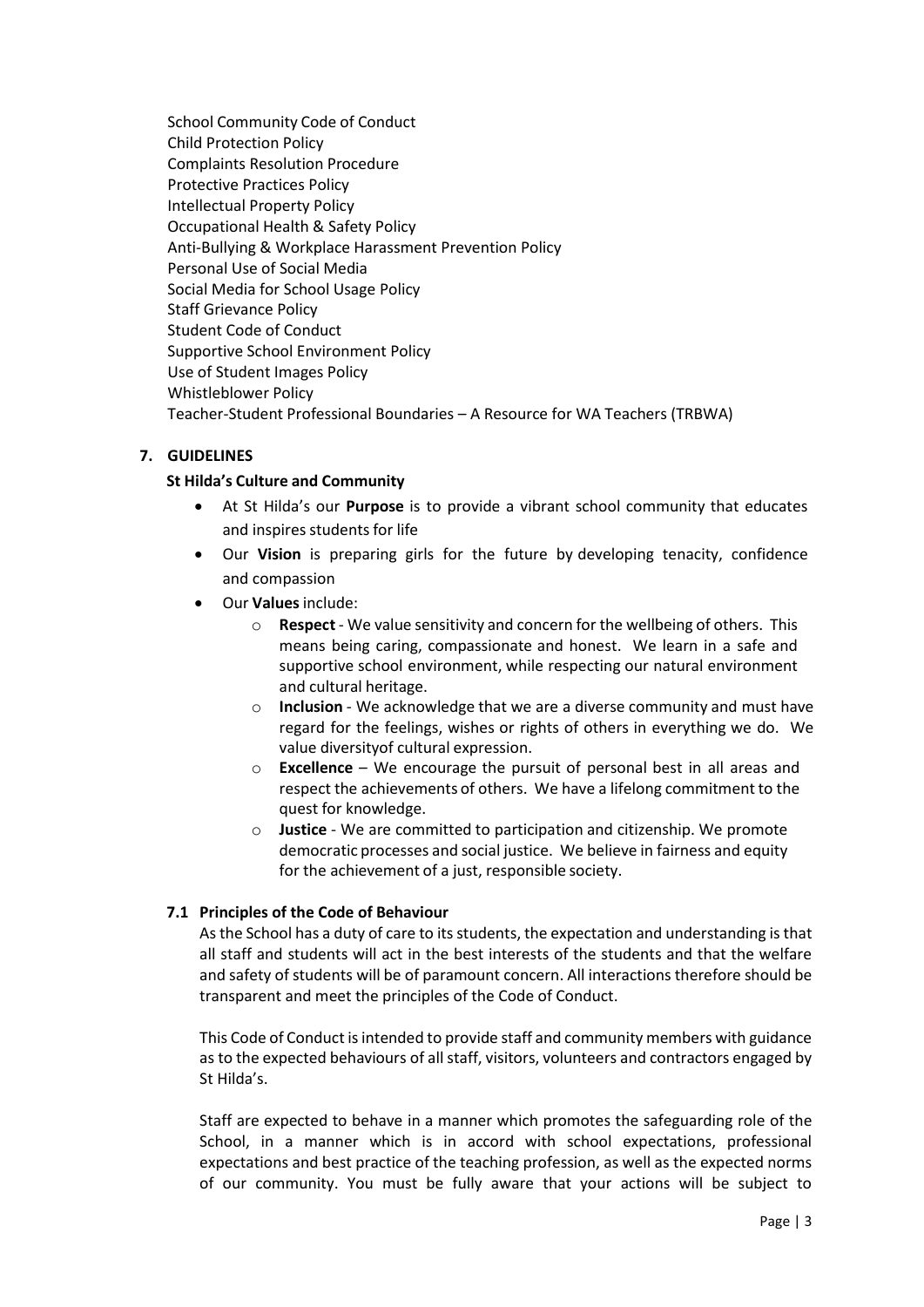appropriate scrutiny by other staff and by the community, and you must be prepared to give an account of your behaviours to senior leadership and members of the Executive Leadership Team when requested.

Any staff member who is unsure about appropriate boundaries in a particular circumstance or must act contrary to either specific or implied boundaries, must consult as early as possible with their line manager/Head of Department to discuss the possible breaches. If a breach inadvertently occurs the staff member must bring it to the attention of the Executive Leadership Team immediately.

Staff are responsible for their own actions and should avoid any conduct which might be construed by a reasonable person as inappropriate. When considering their actions, staff could consider the following:

- How might this interaction be perceived by others?
- Am I treating this student differently from others?
- Can I achieve the same outcome through a different interaction?
- Would I do this or say this if a colleague were present?
- Would I condone my conduct if I observed it in another adult?
- What guidance would my employer give me in this situation?

## **7.2 Employee Expectations**

As an employee, you should be familiar with the School's policies and procedures, know where you can access them for checking purposes and be able and willing to comply with the school's policies and procedures. The policies and procedures are available on the St Hilda's Policy Centre.

If you are uncertain about the scope or content of a policy with which you must comply, or any legal obligations to which you are subject, you should seek clarification from your direct line manager or a member of the Executive Leadership Team.

You should also be familiar with the legislation under which you are employed as this may specify requirements with which you need to comply.

As a school employee, you are expected to:

- perform your duties to the best of your ability and be accountable for your performance;
- follow reasonable instructions given by your line manager/Head of Department or his/her delegate;
- comply with lawful directions;
- carry out your duties in a professional, competent and conscientious manner, while seeking suitable opportunities to improve your knowledge and skills, including through participation in relevant professional learning opportunities;
- act honestly and in good faith in fulfilling your duties;
- be respectful, courteous and responsive in dealing with your colleagues, students, parents and members of the public;
- work collaboratively with your colleagues;
- ensure that your conduct, whether during or outside working hours, is consistent with the ethos of the School and does not damage the reputation of St Hilda's; and
- dress in a professional manner that is appropriate for your role.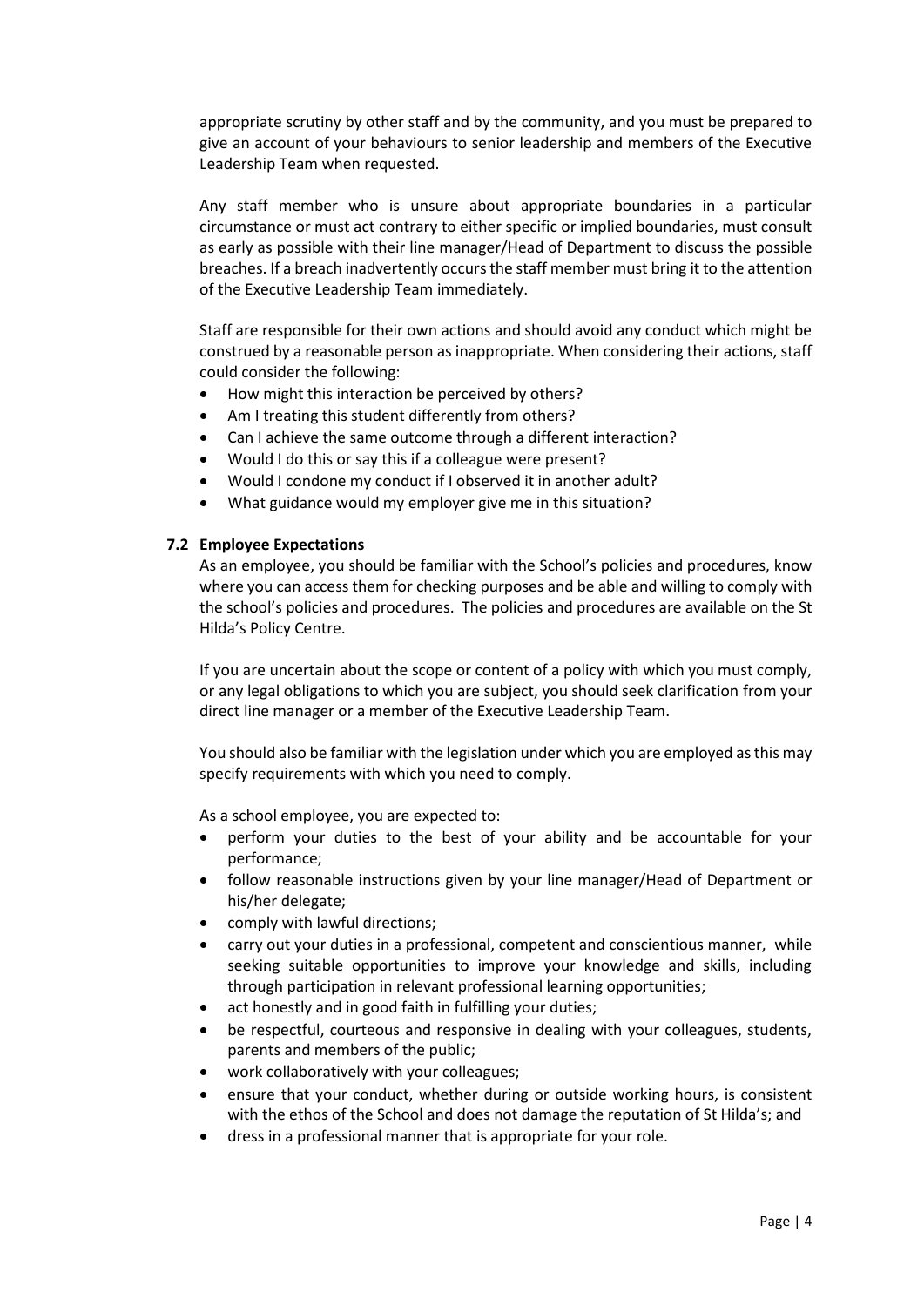- *1. Inform the Principal if you are charged with or convicted of a serious offence. You must also inform the Principal if you become the subject of a Violence Restraining Order.*
- *2. If you become aware of a serious crime committed by another staff member, you are required to report it to the Principal, who may be required to inform the Police and/or the Department of Communities and/or the Teacher Registration Board WA.*
- *3. Report any concerns that you may have about the safety, welfare and wellbeing of a child or young person.*
- *4. Report any concerns you may have about the inappropriate actions of any other employee, contractor or volunteer that involves children or young people;*
- *5. Report any concerns you may have about any other employee, contractor or volunteer engaging in objectively observed conduct that is not permitted by the Code; and*
- *if you become aware that an employee, contractor or volunteer has been charged with or convicted of an offence (including a finding of guilt without the court proceeding to a conviction) involving conduct not permitted by the Code; and*
- *if you become the subject of allegations of conduct not permitted by the Code, whether or not they relate to your employment in the School.*

*You should refer to the School's Child Protection Policy for further information about these obligations.*

- *6. Staff should make themselves familiar with the procedure for handling allegations against staff and students. It is expected that staff who form a belief that the boundaries or code of conduct has been breached will familiarise themselves with the Staff Grievance Policy located on the St Hilda's Policy Centre. Please see the procedures outlined in this Policy for dealing with a staff grievance. St Hilda's is committed to ensuring that grievances are handled impartially, fairly, ethically, in a timely manner, sensitively, with discretion and free of unfair repercussions for anyone involved.*
- *7. From January 2009, teachers and boarding supervisors are required by law to make a mandatory report of child sexual abuse when a belief, based on reasonable grounds, is formed that sexual abuse is occurring or has occurred. This applies if you are working in a paid or unpaid capacity as a teacher and/or boarding supervisor. Staff who are not teachers or boarding supervisors must report all forms of abuse to the school's Principal. Reports of abuse involving the Principal must be reported to the Chair of Council. NB: Sexual abuse that occurred before 1 January 2009 is not considered a mandatory report but must be reported to the Principal.*
- *8. In cases where a former student (under the age of 18), or the parent or guardian of a former student, makes an allegation about child sexual abuse at the School occurring before 2009, the Department of Communities – Child Protection Service is to be notified.*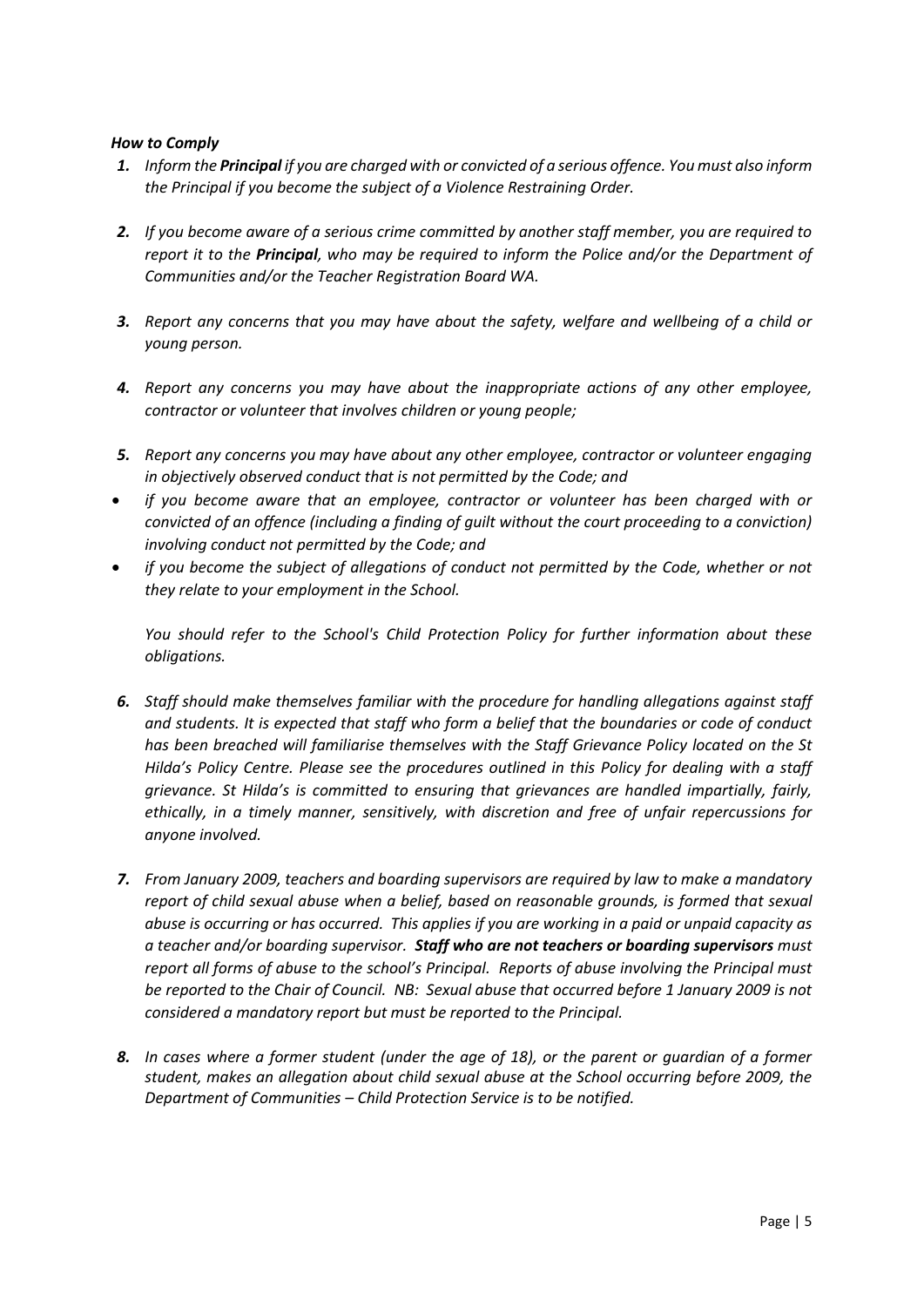## **7.3 Good Teaching Practice**

As a professional teacher it is expected you will provide quality teaching appropriate for your students, recognising the diversity of learners in your care and making every effort to help all students equally so they have every chance of succeeding.

Good teaching also means you will work closely with your colleagues and the carers of your students and respond appropriately and promptly to any concerns they have.

## *How to Comply*

- *1. You differentiate your lessons to cater for all learners and show no favoritism, bias or prejudice in your dealing with your students;*
- *2. You make all effort to facilitate the provision of ancillary support to a student, as is determined by their needs, to enable their equitable access to educational programs. Examples of ancillary support include extension programs for gifted and talented students; assistive technologies, counselling;*
- *3. You maintain a safe classroom environment;*
- *4. As a professional you will look for and take advantage of every learning opportunity that is appropriate to your role;*
- *5. As part of your treating all students with respect you will have high expectations of all of your students;*
- *6. It is expected you will regularly review school policies and make every effort to comply with them;*
- *7. You maintain regular communication with your students' parents/ guardians; and*
- *8. As a professional teacher who understands that things change and improvement is always possible you will work cooperatively with your colleagues and share ideas and experiences in a collegiate manner.*

## **7.4 Respect for People**

Staff should understand their responsibilities to safeguard and promote the welfare of students and other staff.

St Hilda's expects employees to treat each other with respect and courtesy. Our daily interaction with others reflects on the School's reputation. Therefore, all employees are expected to be approachable, respectful, courteous and prompt in dealing with other people, including students, parents, other employees and members of the community.

Employees who work with students have a special responsibility in presenting themselves as appropriate role models for those students. Modelling effective leadership and respect in your interactions with students can have a profoundly positive influence on a student's personal and social development.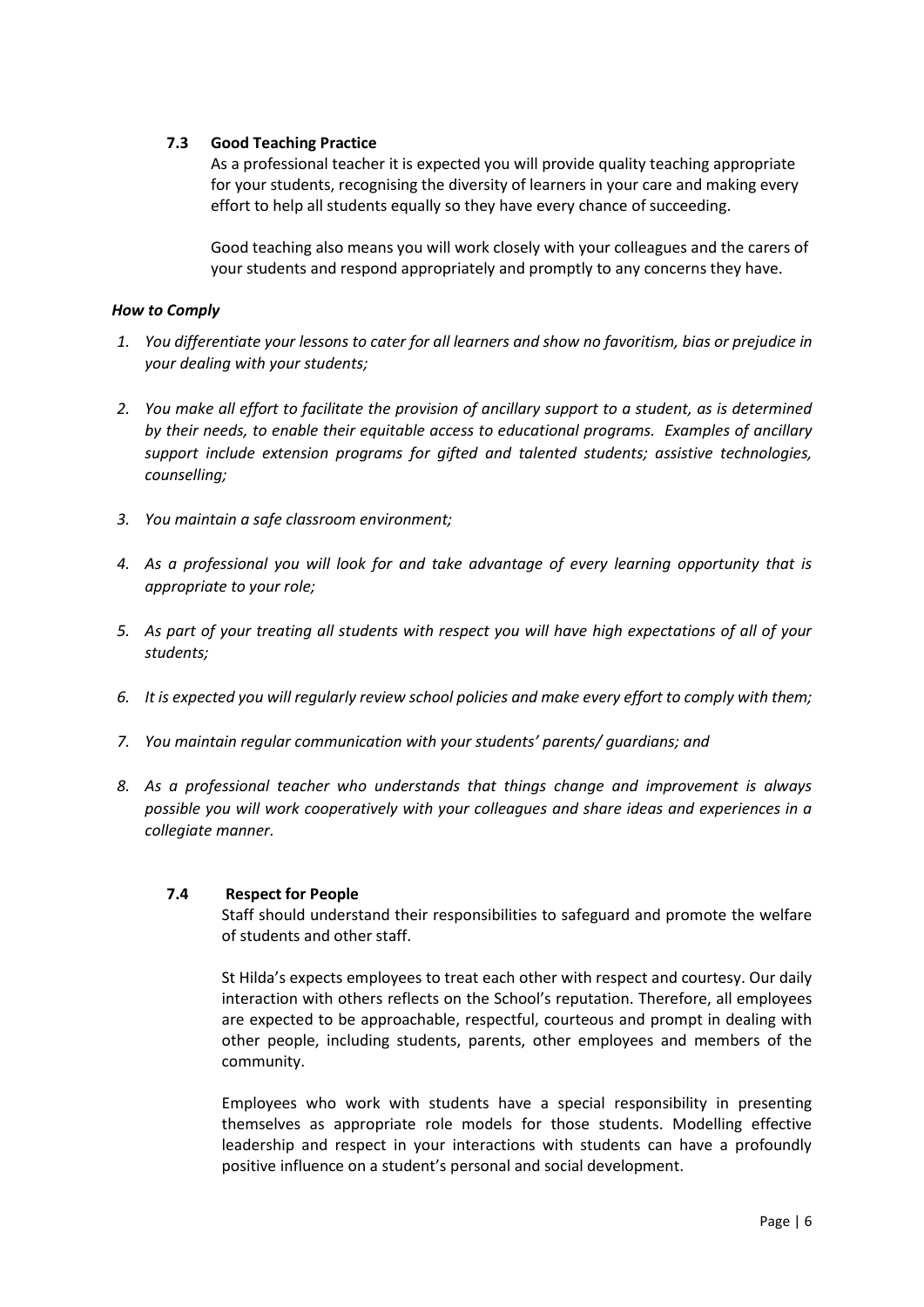- *1. Model effective leadership and respect in your interactions with students;*
- *2. Continually monitor and reflect on your own practice, so as to model appropriate behaviour and to follow the guidance in this Code of Conduct;*
- *3. Do not use rude or insulting behaviour, including verbal and non-verbal aggression. Abusive, threatening, intimidating or derogatory language and physical abuse or intimidation towards other employees, contractors, students and parents is unacceptable. You must not use information and communication technologies, such as email, mobile phones, text or instant messaging, blogs, social media sites and other websites to engage in this type of behaviour;*
- *4. You must not engage in unlawful discrimination against, harassment of, or bullying towards a fellow employee, contractor, volunteer, student or parent/guardian. Your obligations in this regard are set out in the School's Anti-Bullying and Workplace Prevention Policy, Student Code of Conduct and Supportive School Environment Policy. Unlawful harassment or discrimination may constitute an offence under the Equal Opportunity Act 1984 or federal industrial or discrimination legislation. Bullying may be a breach of your obligations under work health and safety legislation or your duty of care at common law;*
- *5. You should ensure that you are aware of the School's Anti-Bullying and Workplace Prevention Policy. If you believe you are being unlawfully harassed or discriminated against or bullied:*
- *(a) where you feel comfortable ask the person to stop, or make it clear that you find the behaviour offensive or unwelcome. It may be useful to speak with your line manager or Department Head in the first instance to seek guidance on how to do this; and/or*
- *(b) raise the issue as a grievance in accordance with the school's Anti-Bullying and Workplace Prevention Policy as soon as possible after the incident(s) have occurred; and*
- *6. Do not lie about or exaggerate a complaint.*

## **7.5 Duty of Care and OH&S**

As a school employee, you have a duty of care to students in your charge to take all reasonable steps to protect them from risks of harm that can be reasonably predicted. For example, preventative measures should be taken against risks from known hazards and from foreseeable risk situations. The standard of care that is required, such as the degree of supervision, needs to be commensurate with the students' maturity and ability.

The duty encompasses a wide range of matters, including (but not limited to):

- the provision of adequate supervision;
- ensuring grounds, premises and equipment are safe for students' use;
- implementing strategies to prevent bullying from occurring in the School; and
- providing medical assistance (if competent to do so), or seeking assistance from the Health Centre, Wellness Centre or a medically trained person to aid a student who is injured or becomes sick at school.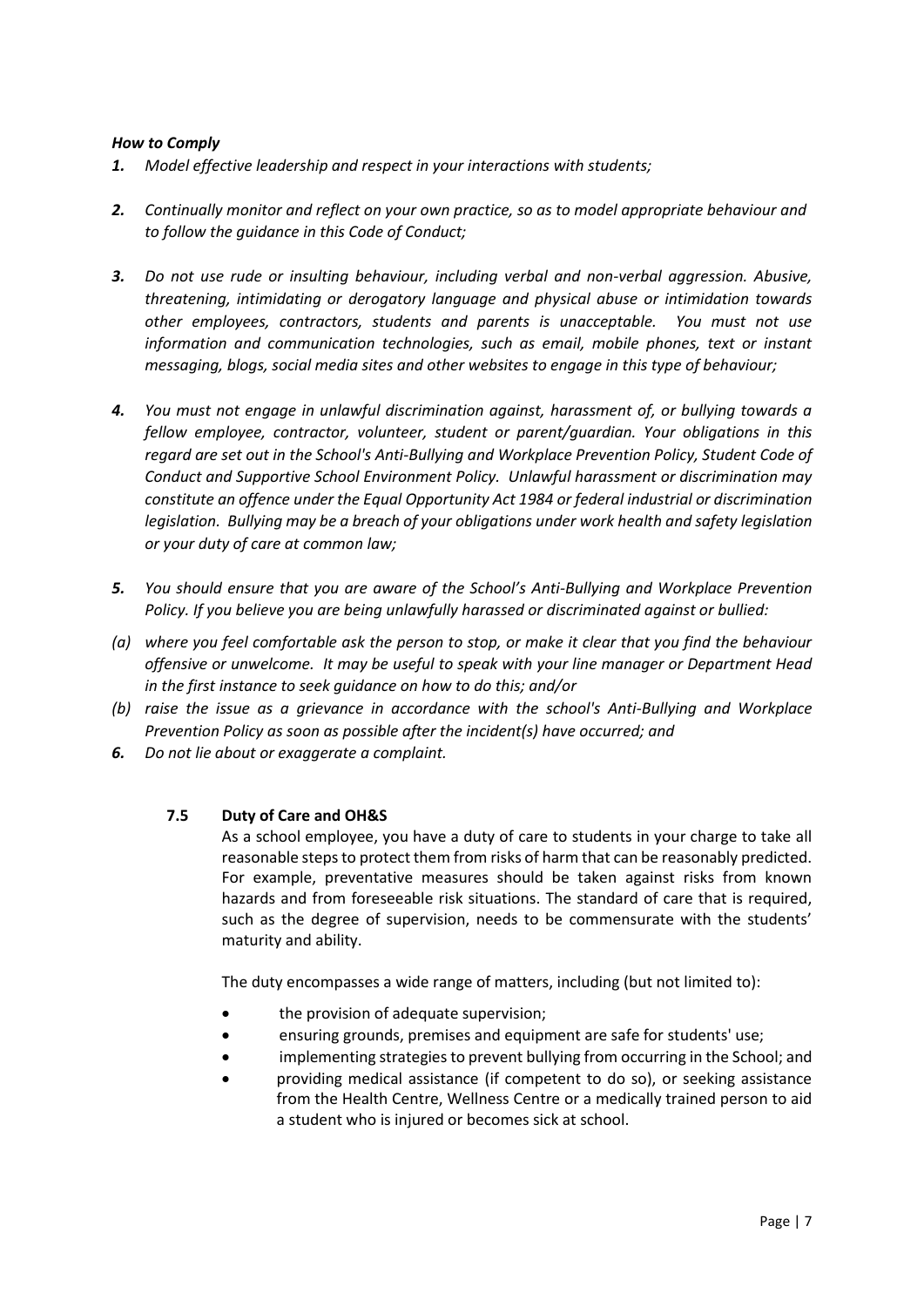Duty of care to students applies during all activities and functions conducted or arranged by the School. The risks associated with any activity need to be assessed and managed before the activity is undertaken.

You should ensure that you are aware of the school's Duty of Care Policy, Excursions/Camps/Trips/Tours Forms & Checklist, Inter School Sport procedures and Student Exchange Programs. See also Section 9 of the Staff Handbook 2019 which outlines the School's Risk Management procedures.

## **7.5.1 Out of Hours Care: Extend-ED**

The person responsible at the Extend-ED service is the staff member employed to lead Extend-ED and the holiday program. In addition, the person in day to day charge will accept this responsibility in writing and will be made aware of when they are taking this responsibility on.

# **7.5.2 Occupational Health and Safety**

You also have a responsibility under occupational health and safety legislation to take care of your own health and safety at work. It is also your responsibility to ensure that your activities do not place your own safety at risk and that of your co-workers, students or other persons that you may come into contact with at work.

Considerations of safety relates to both physical and psychological wellbeing of individuals.

You should ensure that you are aware of and comply with the School's Safety and Health policies via the St Hilda's Policy Centre including the Emergency and Evacuation Procedures, and Lockdown Procedures.

## *How to Comply*

- *1. Do not expose students or anyone else at your workplace to any risk or hazard;*
- *2. Read the School's evacuation and/or lock down procedures;*
- *3. Do not leave students unsupervised either within or outside of class. You should be punctual to class and allocated supervision;*
- *4. Remain with students at after school activities until all students have been collected, excluding IGSSA Sports. In the event that a student is not collected you should remain with the student until collected, or seek advice from your line manager/Head of Department or a member of the Executive Leadership Team. Students who return to the School from IGSSA Sports should be instructed by the teacher to attend the School's Library (Bay View Campus) which is open until 9.00pm on Mondays to Thursdays if parents/guardians are running late to collect their daughters;*
- *5. Do not be late to playground duty. Actively supervise your designated area, being vigilant and constantly moving around;*
- *6. Look out for bullying or any other form of discriminatory behaviour, and report incidents to the appropriate staff member. Additional detail about student bullying is set out in the Student Code of Conduct Policy and Supportive School Environment Policy;*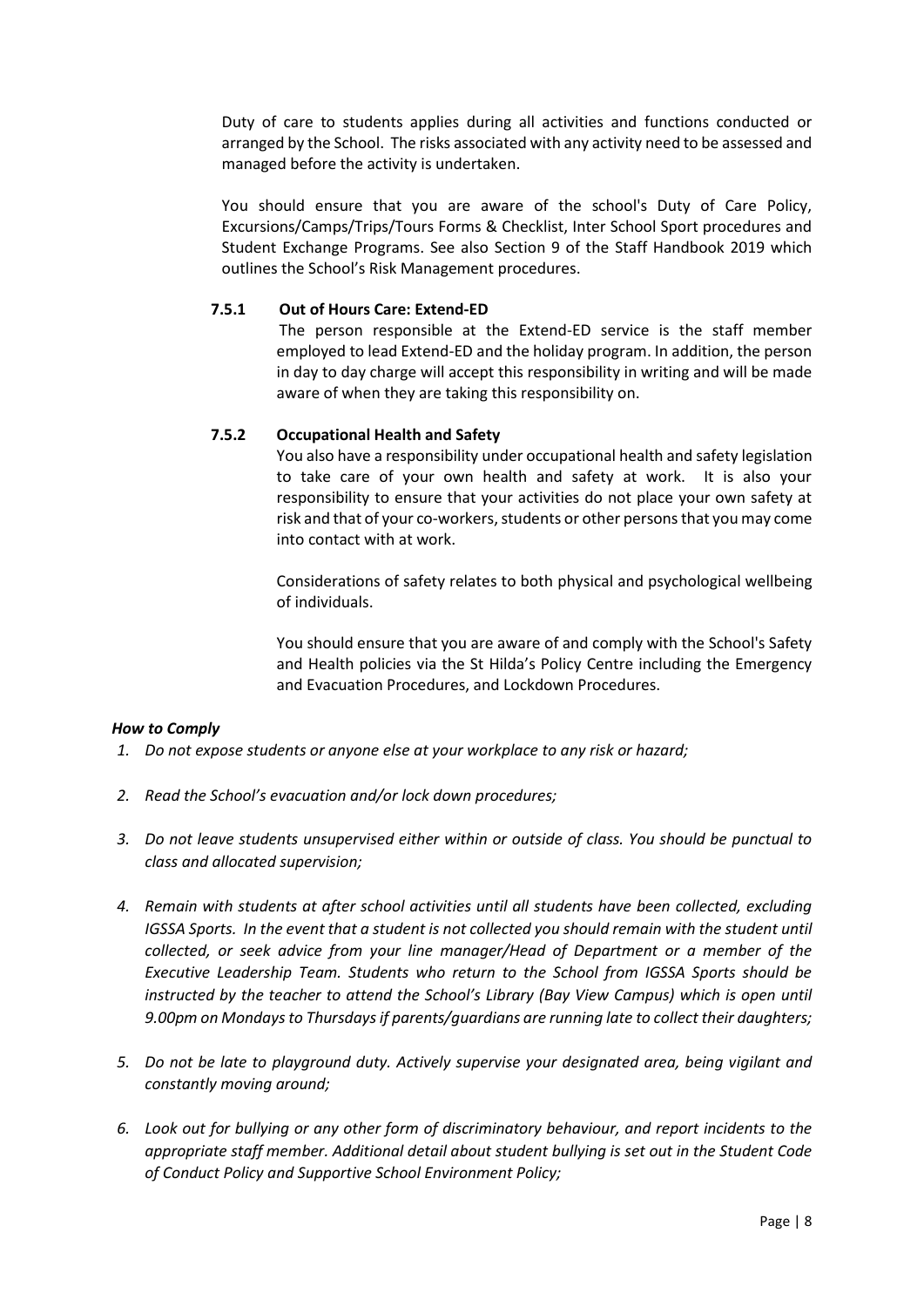- *7. Attend to ill or injured students. Should additional assistance be required you should contact the Health Centre or Wellness Centre during school hours and complete an Incident Report form located on the St Hilda's Policy Centre (using Incident Report link); and*
- *8. Do not store or administer medication to students unless their use complies with the School's medical records located on SEQTA. Staff should contact the Health Centre or Wellness Centre during school hours for students who require medical assistance*
	- **7.6 Maintain Professional Relationships between Employees and Students Teachers need to treat their students with courtesy and respect and provide an environment that encourages their students to do the same.**

As a school employee, you are expected to always behave in ways that promote the safety, welfare and wellbeing of children and young people. You must actively seek to prevent harm to children and young people, and to support those who have been harmed.

While not all employees are required to manage and supervise students, it is important for all school employees to understand and observe the School's Child Protection Policy and Protective Practices Policy located on the St Hilda's Policy Centre.

**The detection and prevention of grooming behaviour is a vital consequence of complying with this principle.**

# **7.6.1 Understanding Grooming Behaviour**

Grooming in a child protection context refers to deliberate actions undertaken to engage in sexual activity with a child. It differs from sexual abuse in that it is primarily a preparatory activity occurring before abuse occurs, but is continued during and after the abuse to ensure the safety of the groomer.

Grooming is a subtle, gradual, and escalating process of building trust with a child and those around the child, both children and adults, with the express purpose of the sexual gratification of the perpetrator, this generally involves engaging in sexual activity with the child. It is deliberate and purposeful and occurs both before and after the abuse. Abusers may groom children and supporting adults for weeks, months, or even years before any sexual abuse actually takes place. The grooming may occur in person, via cyber media and/or other forms of communication.

A committed offender will employ grooming behaviour from an early stage and because it is so subtle and gradual the child may not even be aware that the actual abuse when it occurs, is wrong or harmful. The grooming occurs with the child but also with those supporting networks around the child which might normally act as a deterrent or protective element. The perpetrator will invest significant energy and patience to minimise the risk of detection and exposure.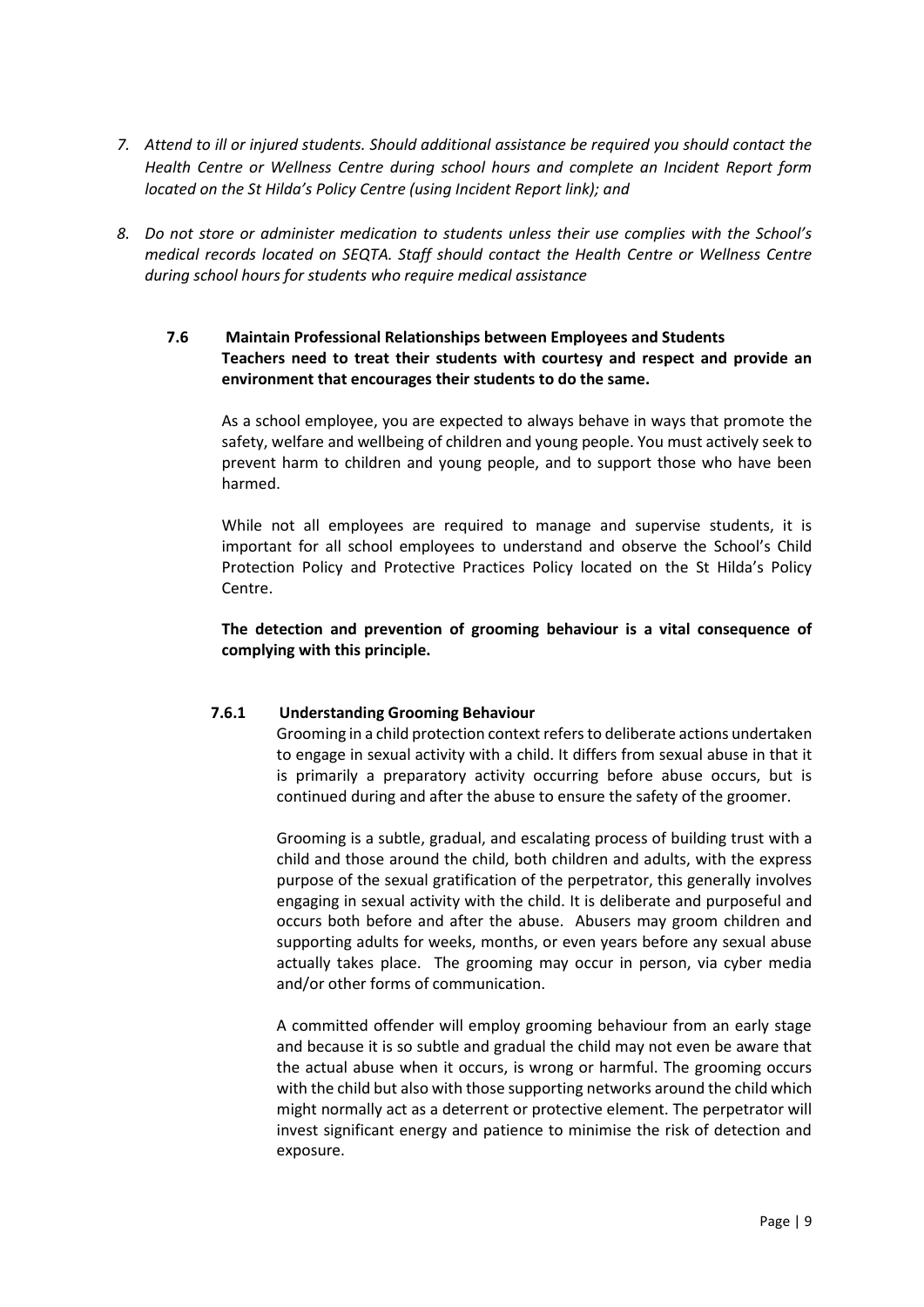The groomer will employ manipulation, guilt, shame, bribery, coercion or exploit low self-esteem to psychologically manipulate the child. As a result the child becomes increasingly dependent on the groomer and increasingly alienated from protective elements including possible sources to disclose to. This is a deliberate strategy employed to maintain the secrecy of the abuse and to ensure the silence of the child.

The groomer will exploit any vulnerabilities of the protective elements around the child, including parent and family circumstances and school systemic weaknesses. Groomers are very adept at identifying anomalies, boundary ambiguities and any lack of systemic awareness, and then using them to deflect attention from their own actions and intentions.

While distinguishing between appropriate intent and inappropriate intent is often difficult, particularly for a child, it is essential that schools have very clear expectations and boundaries around employee behaviours so that there can be rigorous accountability when dealing with staff.

Schools must work to improve their knowledge and understanding in this area so they are able to challenge existing practice, recognise unprofessional behaviour and build a shared understanding of what a safe school is.

Grooming behaviour with children may include, but is not limited to:

- Selecting and befriending a child and gaining his or her trust and then exploiting the child's vulnerabilities.
- Testing a child's boundaries through telling inappropriate jokes, roughhousing, backrubs, tickling, or sexual games.
- Moving from non-sexual touching to "accidental" sexual touching. This typically happens during play so the child may not even identify it as purposeful, inappropriate touching. It is often done slowly so the child is gradually desensitised to the touch.
- Manipulating the child to not tell anyone about what is happening. The abuser may use a child's fear, embarrassment, or guilt about what has happened. Sometimes, the abuser uses bribery, threats, or coercion.
- Causing the child to feel responsible for the abuse. Children may not notice or may become confused as the contact becomes increasingly intimate and sexual.

Grooming behaviour with adolescents may include additional strategies, such as:

- Identifying with the adolescent. The abuser may appear to be the only one who understands him/her.
- Displaying common interests in sports, music, movies, video games, television shows, etc.
- Recognising and filling the adolescent's need for affection and attention.
- Giving gifts or special privileges to the adolescent.
- Allowing or encouraging the adolescent to break rules (e.g., smoking, drinking, using drugs, viewing pornography).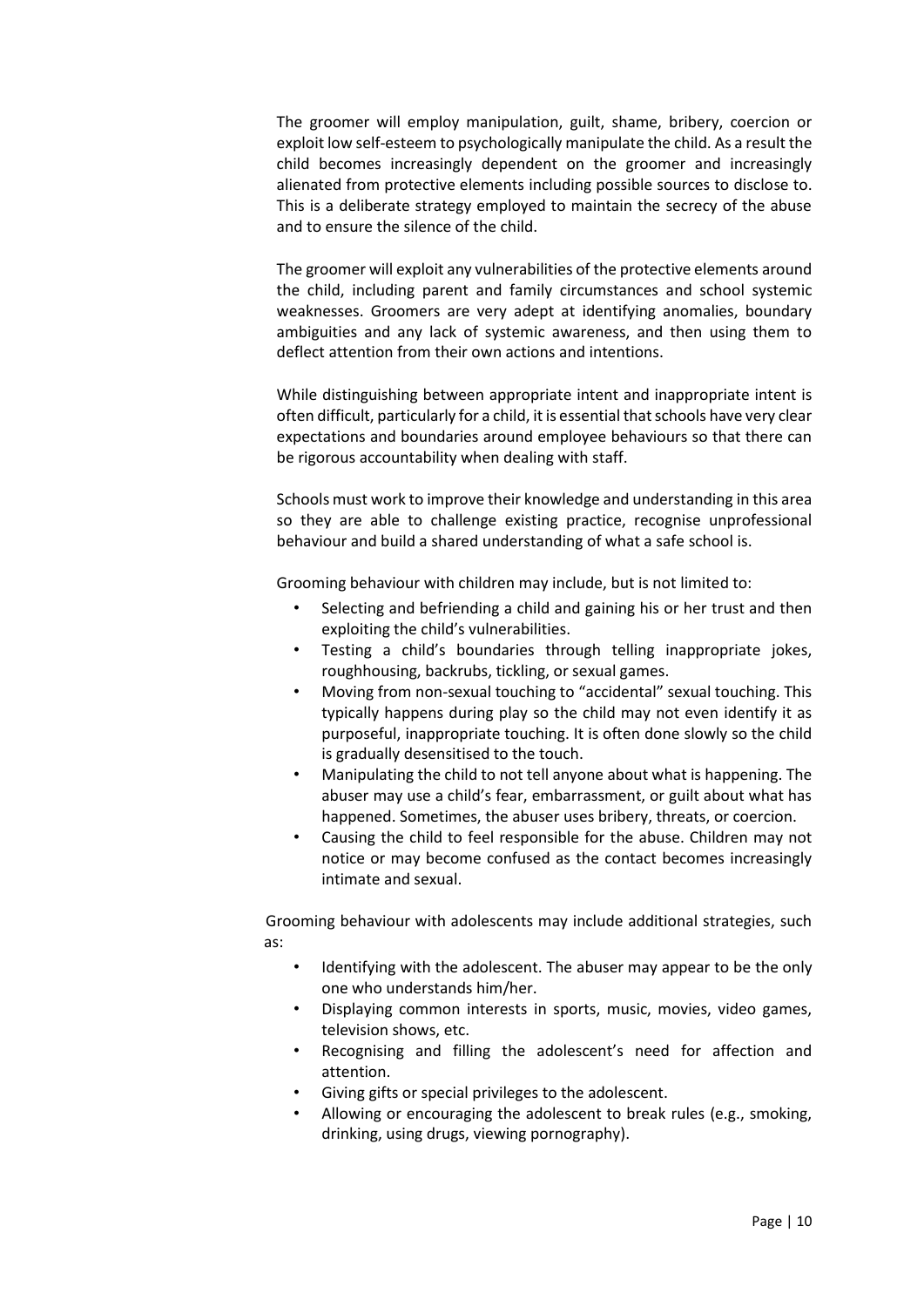- Communicating with the adolescent outside of the person's role (e.g., teacher, or coach). This could include, for example, texting or emailing the teen without the parents' knowledge.
- In addition to grooming the child, the groomer will use deflection strategies to remain unchallenged. Some of these strategies may include where the perpetrator:
- Promoting self and creates a reputation as caring, child-loving, competent, available, trustworthy, truthful
- Raising doubts about the motives, mental health, reliability of the child or anyone else who might approach support services with allegations
- Fostering dependency as someone the family can rely on
- Positively representing child to others so as to be perceived as someone who would never harm the child

# **7.6.2 Preventing or Interrupting the Grooming Process**

Schools unfortunately provide a vast array of opportunities for groomers to enact the grooming process. Some abusers have a particular preference for children within particular age bands and some studies have shown that groomers will take child focused employment primarily to get access to a particular cohort of children.

Within a school context, holding all staff members accountable to the school Code of Conduct and challenging boundary crossings and violations is one of the most effective strategies to combating grooming behaviour.

# *How to Comply*

# *Supervision of students*

- *1 Do not be alone in an enclosed space with a student. Where you are left with the responsibility of a single student you should ensure that this is in an open space in view of others. Where this is not possible or practical it should be discussed with your supervisor and/or the Principal;*
- *2 You should never drive a student in your car unless you have specific permission from a member of the Executive Leadership Team and/or the Principal and written permission from the parent to do so. In the event of an emergency you should exercise discretion but then report the matter to a member of the Executive Leadership Team;*
- *3 If you wish to conduct a private conversation with a student you should consider the time and venue carefully to avoid placing yourselves in a vulnerable situation. It is preferable to leave the door open. You should not locate yourself between the student and the door; and*
- *4 When confiscating personal items, such as mobile devices, follow the procedures outlined in the Mobile Device Policy located on the St Hilda's Policy Centre. Only take items directly from students in circumstances where concern exists for the safety of the student or others and your own safety is not jeopardised by this action.*

## *Physical contact with students*

*1. You must not impose any form of corporal or demeaning punishment on a student in the course of your professional duties. Refer to the School's Student Behaviour Management Policy;*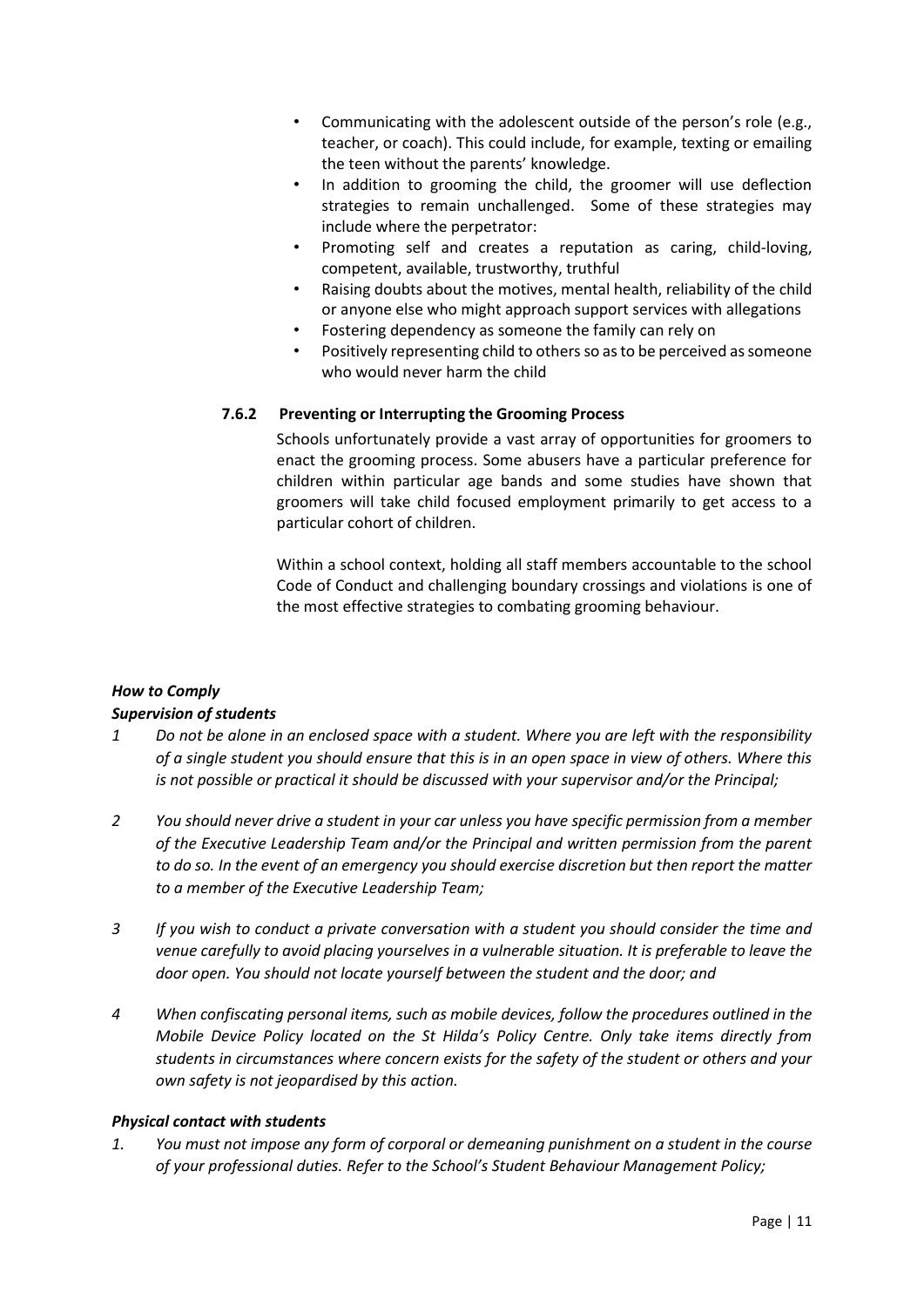- *2. When physical contact with a student is a necessary part of the teaching/learning experience you must exercise caution to ensure that the contact is appropriate and acceptable. You should seek reassurance from the student before making contact or asking for a volunteer if necessary to demonstrate a particular activity;*
- *3. Attention to the toileting needs of young children should be done with caution. It may be appropriate to have the door open. For students with a disability the management of toileting needs should be included in the student's individual management plan;*
- *4. When congratulating a student, a handshake, pat on the shoulder or brief hug are acceptable as long as the student is comfortable with this action. Kissing of students is not acceptable;*
- *5. Assessing a student who is injured or ill may necessitate touching the student. Always advise the student of what you intend doing and, if they are conscious, seek their consent; and*
- *6. Sometimes in ensuring duty of care you may be required to restrain a student from harming him or herself or others using reasonable force. Any such strategy must be in keeping with the School's student behaviour management practices or individual student management plans. You should report and document any such incidents.*

## *Relationships with students*

- *1. You must not have a romantic or sexual relationship with a student. It is irrelevant whether the relationship is homosexual or heterosexual, consensual or non-consensual or condoned by parents or caregivers. You are reminded of:*
	- *a) the law prohibiting sexual relations with a person under the age of consent (16 years); and*
	- *b) the law prohibiting sexual relations between a teacher and his or her student under the age of 18 years.*
- *2. You must not develop a relationship with any student that is, or that can be interpreted as having a personal rather than a professional interest in a student. An overly familiar relationship with any student (including any adult student) that you are responsible for teaching, tutoring, advising, assessing, or for whom you provide pastoral or welfare support raises serious questions of potential grooming behaviour, conflict of interest, trust, confidence, dependency, and of equality of treatment. Such relationships may also have a negative impact on the teaching and learning environment for other students and colleagues, and may carry a serious reputational risk for the School.*
- *3. If you consider that a student is being overly familiar, seeking to establish a personal relationship with you or has developed a 'crush' on you, you should report your concerns to your line manager/Head of Department and/or a member of the Executive Leadership Team as soon as possible so that a plan can be developed to manage the situation effectively and sensitively.*
- *4. At all times when speaking with students care must be taken to use appropriate language. You must always treat students with respect and without favouritism. There is no place for sarcasm, derogatory remarks, inappropriate familiarity or offensive comments.*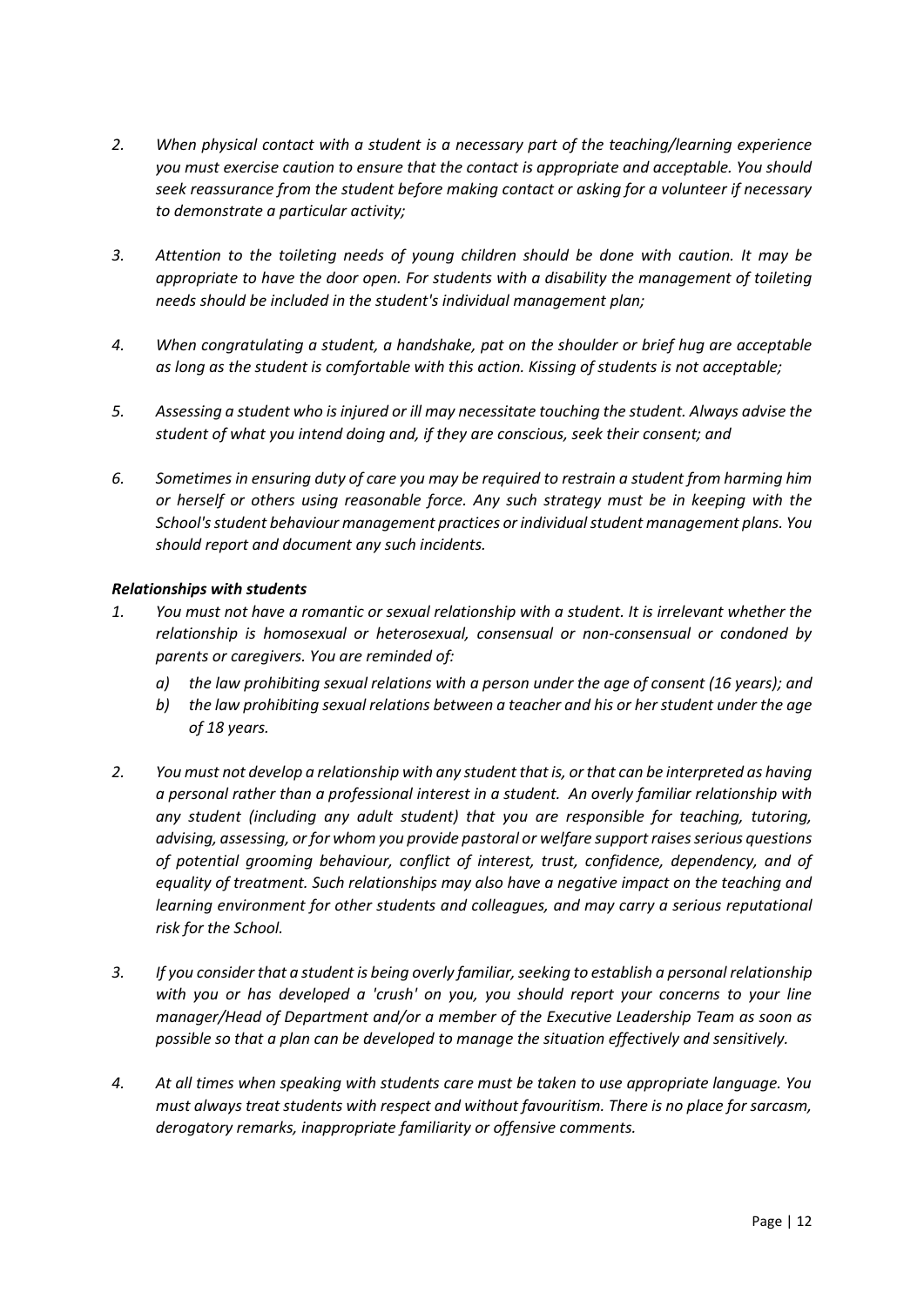- *5. You may, as part of your student wellbeing role, engage in discussion with students. This is entirely appropriate. However you must be cautious about making personal comments about a student or asking questions that probe your own or a student's sexuality or relationships. You must not hold conversations with a student of an intimately personal nature where you disclose information about yourself.*
- *6. You must not:*
	- *a) invite students to your home;*
	- *b) visit students at their home; or*
	- *c) attend parties or socialise with students, unless you have the express permission of the Principal and the child's parents or care giver.*
- *7. You must not engage in tutoring or coaching students from the School without the express permission of the Principal.*
- *8. You must not invite students to join your personal electronic social networking site or accept students' invitations to join their social networking site (see 7.7 Appropriate Use of Electronic Communication and Social Networking sites).*
- *9. You must not give gifts to students. You should also carefully consider your position before accepting any gift from a student or a parent (see 7.10 Declaring Gifts, Benefits and Bribes).*
- *10. Wherever practical, you should avoid teaching or being involved in educational decisions involving family members or close friends. Where it is not practical to avoid such situations completely, another member of staff should make any significant decisions relating to the student's assessments and have those endorsed by a Head of Department/line manager.*
- *11. You should be aware of, and sensitive to, children with culturally diverse or indigenous backgrounds and cultural practices that may influence the interpretation of your behaviour.*

# *Child protection*

*You must be aware of and comply with the School's Child Protection Policy and Protective Practices Policy. These policies can be found on the St Hilda's Policy Centre.*

**7.7 Appropriate Use of Electronic Communication and Social Networking Sites**

The School provides electronic communication facilities for its students and employees for educational or administrative purposes. It monitors and views data stored or transmitted using the School's facilities. By its nature, electronic communication is a fast and informal way of communicating. However, once a document or image has been sent there is no way to recall it and it exists forever.

# *How to Comply*

- *1. You must comply with the School's Computer Use Policy - Staff and Personal Use of Social Media Policy. This includes:*
	- *a) exercising good judgment when using electronic mail, following the principles of ethical behaviour;*
	- *b) using appropriate and professional language in electronic mail messages;*
	- *c) being aware that if an issue addressed in an email becomes the subject of a legal dispute, then those emails would be discoverable: that is, the court and all parties to the dispute would be entitled to see them;*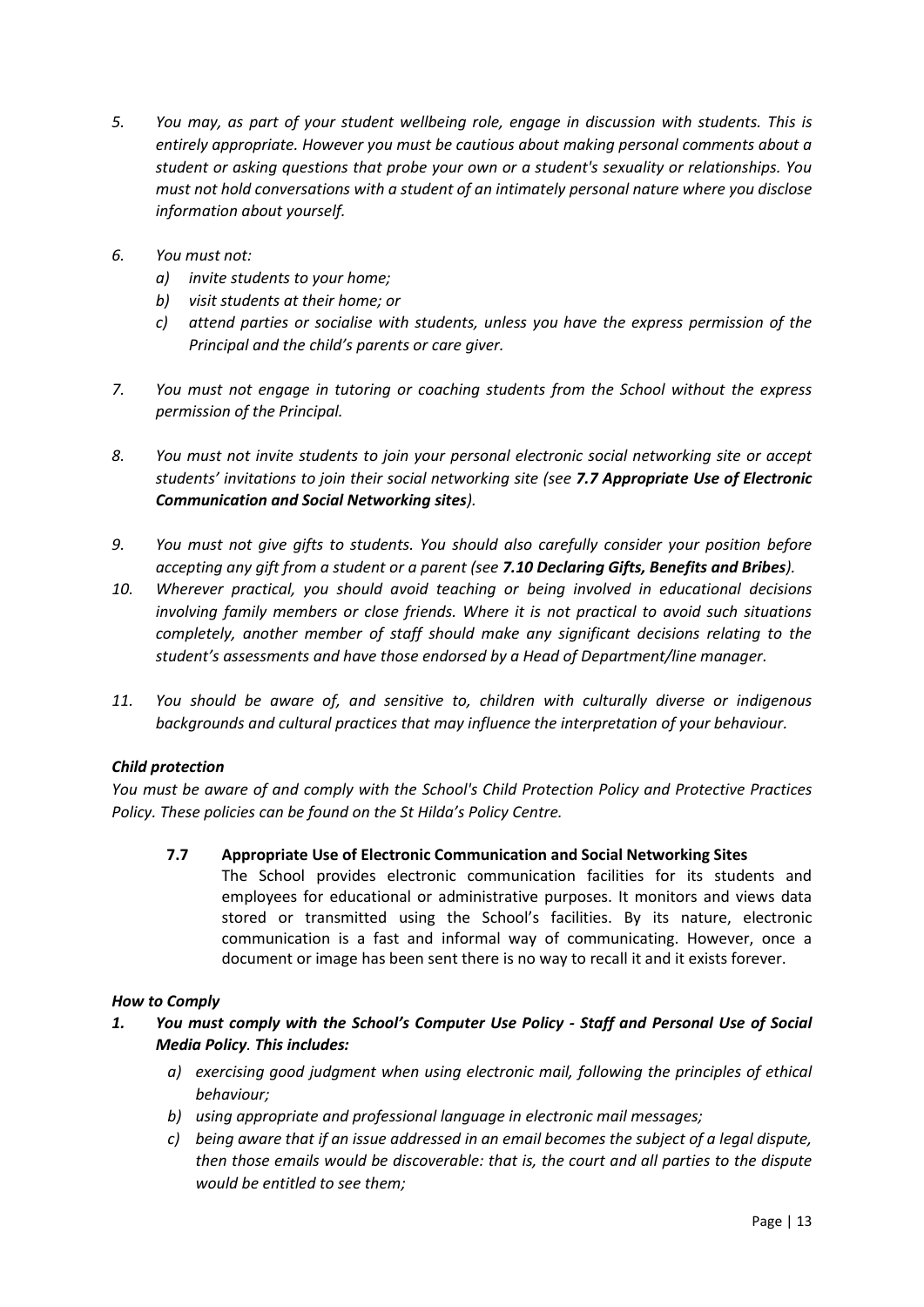- *d) not sending messages that are harassing, discriminatory, defamatory, threatening, abusive or obscene;*
- *e) not inviting students into your personal social networking site or accepting an invitation to theirs;*
- *f) not using social networking sites to email or contact students;*
- *g) remembering transmission, storage, promotion or display of offensive, defamatory, or harassing material is strictly forbidden; and*
- *h) reporting any situations where you become aware of the inappropriate use of electronic communication and social networking sites.*

# *2. You must never use the School's networks to view, upload, download or circulate any of the following materials:*

- *a) sexually related or pornographic messages or material;*
- *b) violent or hate-related messages or material;*
- *c) racist or other offensive messages aimed at a particular group or individual;*
- *d) malicious, libellous or slanderous messages or material; or subversive or other messages or material related to illegal activities.*

## **7.8 Use of Alcohol Drugs or Tobacco**

Occupational Safety and Health is of fundamental importance to the School. Maintaining a safe work environment requires everyone's continuous cooperation.

You are responsible for ensuring your capacity to perform your duties is not impaired by the use of alcohol or drugs and that the use of such substances does not put at risk you or any other person's health and safety.

# *How to Comply*

## *General*

- *1. You must not attend work under the influence of alcohol, illegal drugs or non-prescribed and/or restricted substances.*
- *2. Do not consume alcohol, illegal drugs or non-prescribed and/or restricted substances while at work;*
- *3. You must notify your line manager/Head of Department if you are aware that your work performance or conduct could be adversely affected as a result of the effect of a prescribed drug;*
- *4. Take action to resolve any alcohol or other drug-related problems that you have; and*
- *5. Consult with your line manager/Head of Department or member of the Executive Leadership Team if you are concerned about working with other employees who may be affected by drugs or alcohol.*

## *Drugs*

*1. You must not have illegal drugs in your possession while at work. Any illegal drugs found on school property or in the possession of any person on school property may result in disciplinary action including the termination of your employment, referral to the Police and, in the case of a member of the teaching staff, report to the Teacher Registration Board WA;*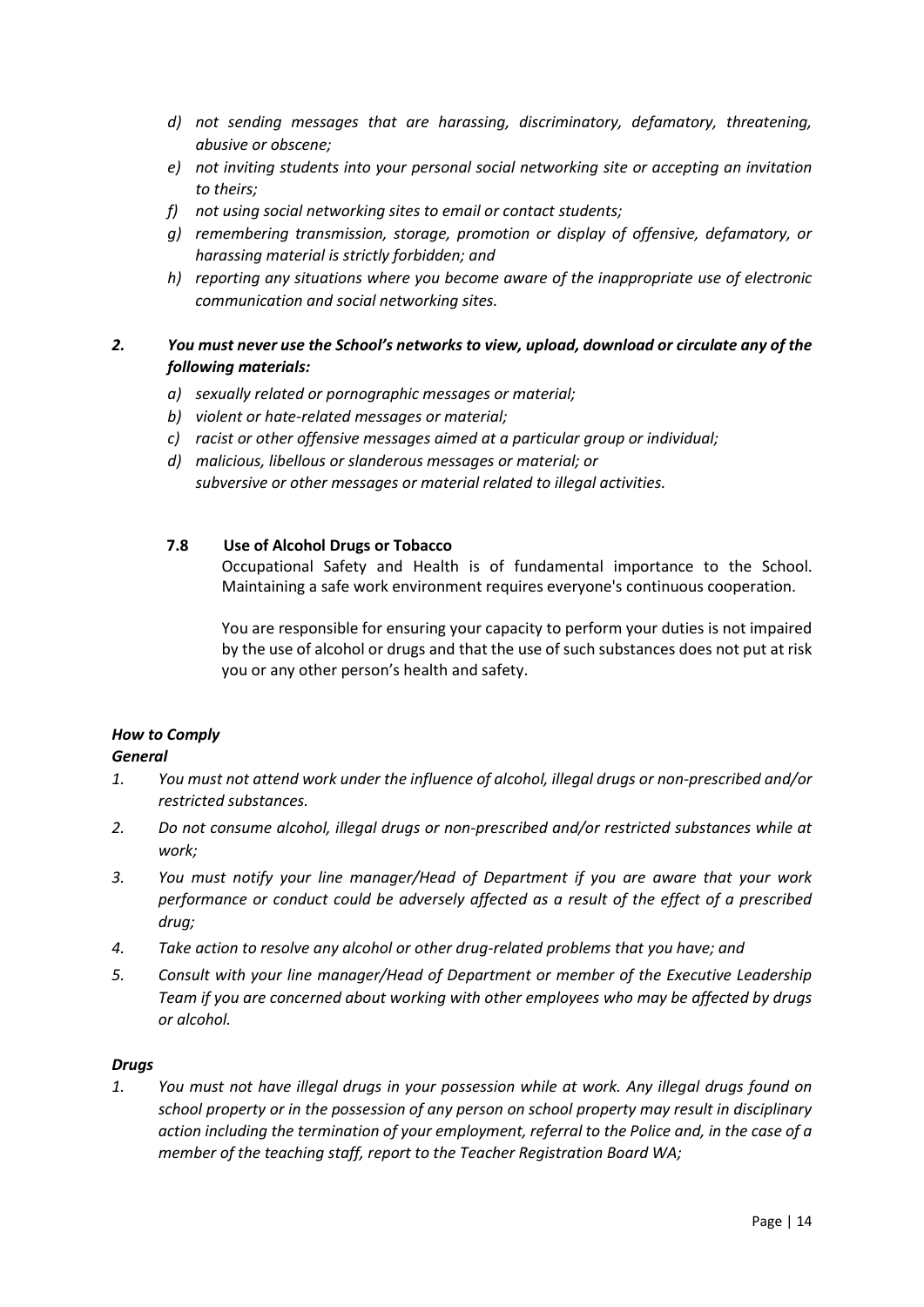- *2. You must not give students or other employees illegal drugs or restricted substances, or encourage or condone their use; and*
- *3. You must not supply or administer prescription or non-prescription drugs to students unless authorised to do so.*

## *Alcohol*

- *1. You must not take alcohol to school or consume it during school hours or at any school function at any time school students are present, including those events conducted outside school premises unless expressly permitted to do so by the Principal. A school function is any occasion organised by the School and/or in the School's name, including dances, farewells, excursions, sporting fixtures and fund raising events.*
- *2. You must not purchase alcohol for, or give alcohol to, any school student (or to any other person under the age of 18 years); and*
- *3. encourage or condone the use of alcohol by students of any age during educational activities.*

## *Workplace Functions and Alcohol*

*There are a number of work related functions at which alcohol is consumed. The School has a duty of care to its staff to provide a safe and healthy work environment. This extends to the conduct of staff with respect to unintended consequences of alcohol consumption at work related functions, such as harassment and other forms of abuse.* 

*End of year celebrations and other functions sponsored by St Hilda's, are considered to some within the scope of legislation including the Occupational Safety and Health Act 1984, and the Workers' Compensation and Injury Management Act 1981. Staff are to conduct themselves in line with the School Community Code of Conduct and the School's Values.*

*Reasonable precautionsshould be taken to minimise the risk of injury or an offence occurring. Examples of these measuresinclude:*

- *a) being considerate of diversity and cross cultural needs of staff;*
- *b) ensuring the provision of soft drinks, iced water, light alcoholic drinks and food;*
- *c) ensuring under age staff do not consume alcohol;*
- *d) encouraging the use of taxis, public transport and non‐drinking skippers;*
- *e) issuing reminders about the dangers of drink‐driving and encouraging guests to leave their cars at home if they intend to drink;*
- *f) stopping service to intoxicated staff and making safe transport arrangements to ensure they do not drive home;*
- *g) ensuring finishing times for functions are reasonable;*
- *h) ensuring that there is no automatic topping up of drinks; and*
- *i*) if gifts are exchanged at the Christmas function, the types of gifts to be exchanged are not *offensive.*

*In the interest of health and safety in the workplace staff are urged to conduct themselvesin a responsible and appropriate manner.*

## *Tobacco*

*1. You must not smoke or permit smoking in any school buildings, enclosed area or on the School's grounds. This includes all buildings, gardens, sports fields, cars and car parks.*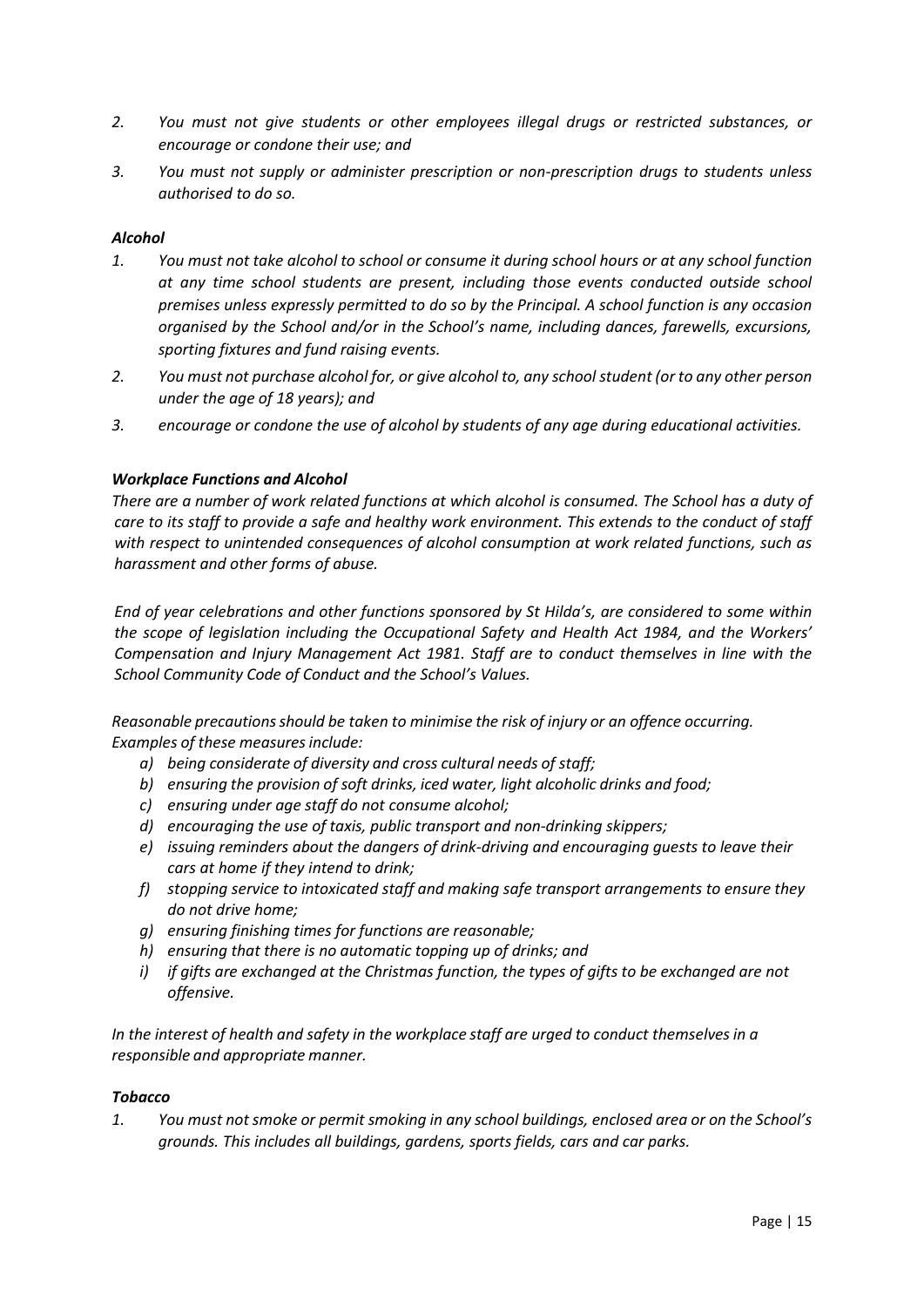- *2. You must not smoke whilst at any school function even if it is not on school campus. This includes, amongst all other activities, camps, tours and excursions.*
- *3. You must not purchase tobacco or tobacco products for any school student, or give them tobacco or tobacco products.*

## **7.9 Identifying and Managing Conflicts of Interest**

Private interests can, or have the potential to, influence a person's capacity to perform their duties and in turn compromise their integrity and that of the school.

A conflict of interest can involve:

- a) pecuniary interests i.e. financial gain or loss or other material benefits; and/or
- b) non-pecuniary interests i.e. favours, personal relationships and associations.

Conflict of interest also include:

- a) the interests of members of your immediate family or relatives (where these interests are known);
- b) the interests of your own business partners or associates, or those of your workplace; or
- c) the interests of your friends.

## *How to Comply*

- *1. As a school employee, you must not act in conflict with the School's best interests.*
- *2. When faced with a situation in which conflict of interests may be present, you should report any potential or real conflict to a member of the Executive Leadership Team or Principal.*
- *3. You should also report situations where a Line Manager/Head of Department or colleague who has an identified conflict is, or may be perceived as, unduly influencing your decision.*

## **7.10 Declaring Gifts, Benefits or Bribes**

As an employee, you may be offered a gift or benefit as an act of gratitude. There are some circumstances when to refuse a gift would be perceived as rude, insulting or hurtful.

You are expected to exercise sound judgement when deciding whether to accept a gift or benefit.

Accepting gifts and other benefits has the potential to compromise your position by creating a sense of obligation and undermining your impartiality. It may also affect the reputation of the School and its staff. You must not create the impression that any person or organisation is influencing the School or the decisions or actions of any of its employees.

## *How to Comply*

*1. If you are offered a bribe (i.e. anything given in order to persuade you to act improperly), you must refuse it, explain why it is not appropriate, and immediately report the matter to the Principal.*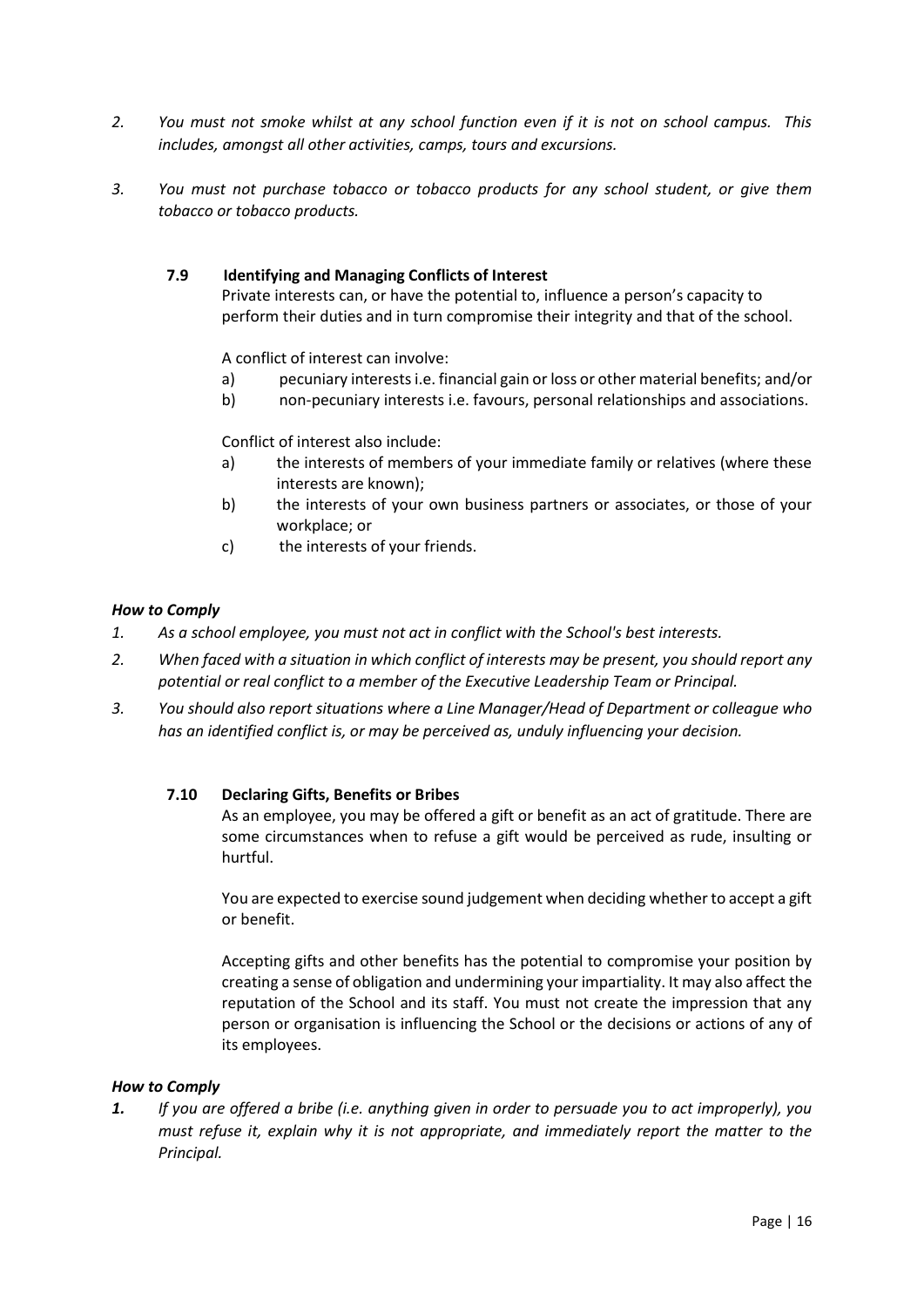- *2. If you are offered a gift or benefit, you should always consider the value and purpose of a gift or benefit before making any decision about accepting it. A gift that is more than of a nominal value (\$100) must not become personal property. You should either politely refuse it or advise the contributor that you will accept it on behalf of the School.*
- *3. When a gift is accepted, you must advise the Principal or Director of People and Culture. She/he will determine how it should be treated and make a record of its receipt. Depending on the nature and value of the gift, it may be appropriate to record the gift in the Gift Register as a donation or other such record established for that purpose.*
- *4. Gifts from School Contractors should not be accepted during tendering processes or within six (6) months of a contract prior to the expiration of a contract. The Director of Finance and Operations should be notified of any offers of gifts that occur during these times.*
- *5. Sometimes employees might, in the course of their work, win a prize of significant monetary value e.g. a computer, from another organisation. Prizes are usually considered the property of the School. If you win a prize you must advise your line manager/Head of Department or the Principal who will determine how the prize should be treated and recorded.*

# **7.11 Communication and Protecting Confidential Information**

You should be mindful of confidentiality when in discussions with parents. You cannot always give a guarantee of confidentiality especially if the matter under discussion is related to mandatory reporting.

School employees should maintain the confidentiality of school information (refer **Confidential Information** below).

School employees should be aware that there are strong legal requirements around the collection, release and privacy of information.

Before asking for information or disclosing information staff need to assure themselves that they are acting in a legal manner. If unsure you should discuss the matter with your line manager/Head of Department or a member of the Executive Leadership Team.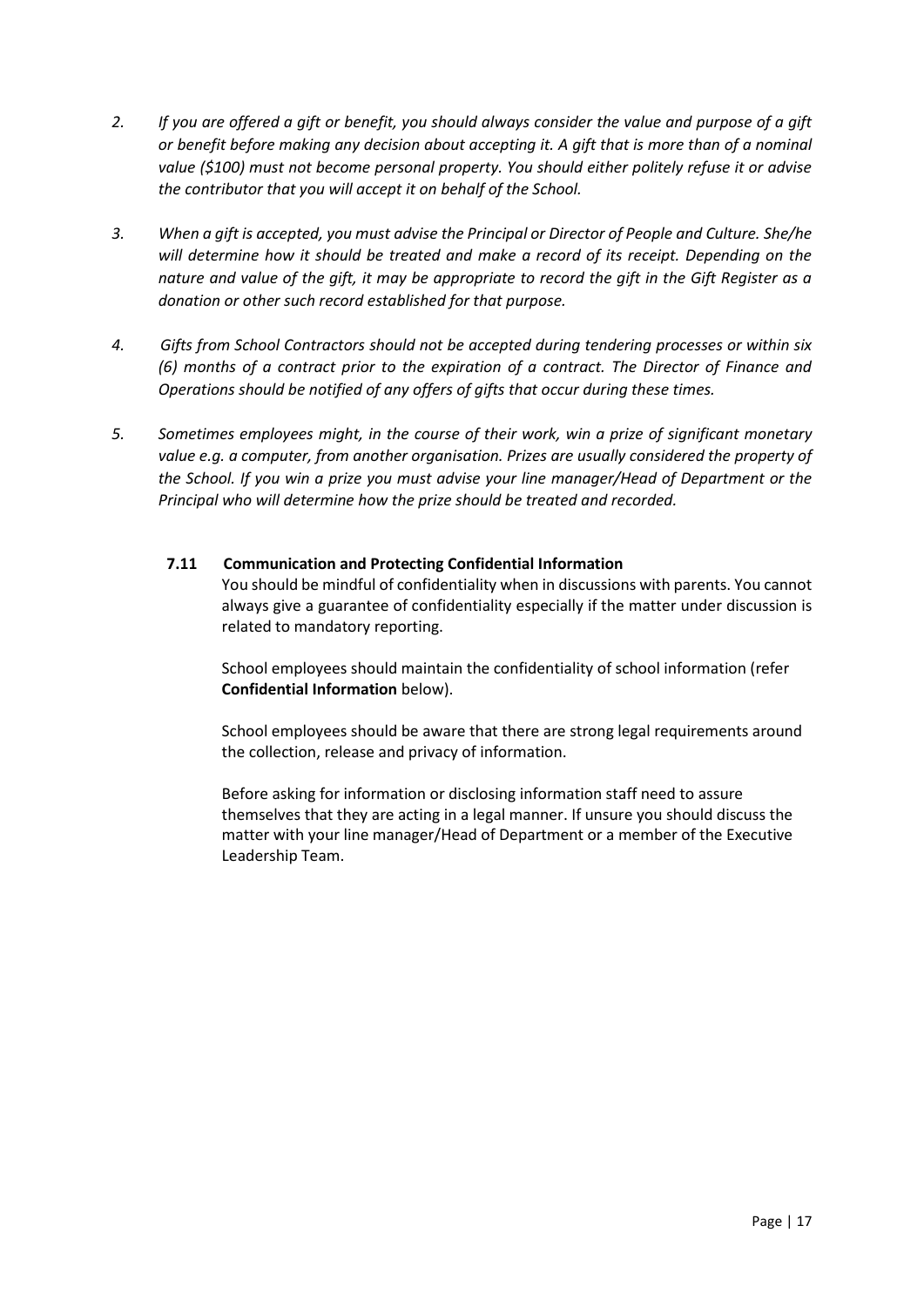## *Communication*

- *1. You are required to comply with the School's Privacy Policy, the Complaints Resolution Procedure and the School's Community Code of Conduct.*
- *2. You should not disclose personal information about another staff member to students or parents or discuss their work performance, except if authorised by the Principal in the context of grievance resolution.*
- *3. All matters discussed in staff meetings and staff memos are to be treated confidentially and not discussed with students, members of the School community, or the public.*
- *4 The media should not be given access to students or allowed entry to the School without the express permission of the Principal. You should not make any comments to the media about the School, students or parents without the express permission of the Principal.*

## *Confidential information*

- *1. As a School employee, you must only use confidential information for the work-related purpose it was intended.*
- *2. Unless authorised to do so by legislation, you must not disclose or use any confidential information without the express permission of the Principal.*
- *3. You must make sure that confidential information, in any form, cannot be accessed by unauthorised people.*

## *Privacy*

- *1. Sensitive and personal information should only be provided to people who are authorised to have access to it.*
- *2. You should always exercise caution and sound judgment in discussing the personal information of students, parents, staff and other people with other school employees. Normally information should be limited to those who need to know in order to conduct their duties, or to those who can assist in carrying out the School's work because of their expertise.*
- *3. From 22 February 2018, the School is legally required to report the loss, unauthorised access to, or disclosure, of personal information resulting in serious harm, to the any individuals to whom the information relates and the Office of the Australian Information Commissioner. In accordance with this requirement you are required to notify your line manager/Head of Department and/or the Principal in relation to any such loss, access or disclosure, including school information that may be contained on school or personal devices. For more information please refer to the 'Notification of data breaches' section of the School's Privacy Policy).*

# **7.12 Record Keeping**

## **All employees have a responsibility:**

- a) to create and securely maintain full, accurate and honest records of their activities, decisions and other business transactions, and
- b) to capture or store records in the school's record systems.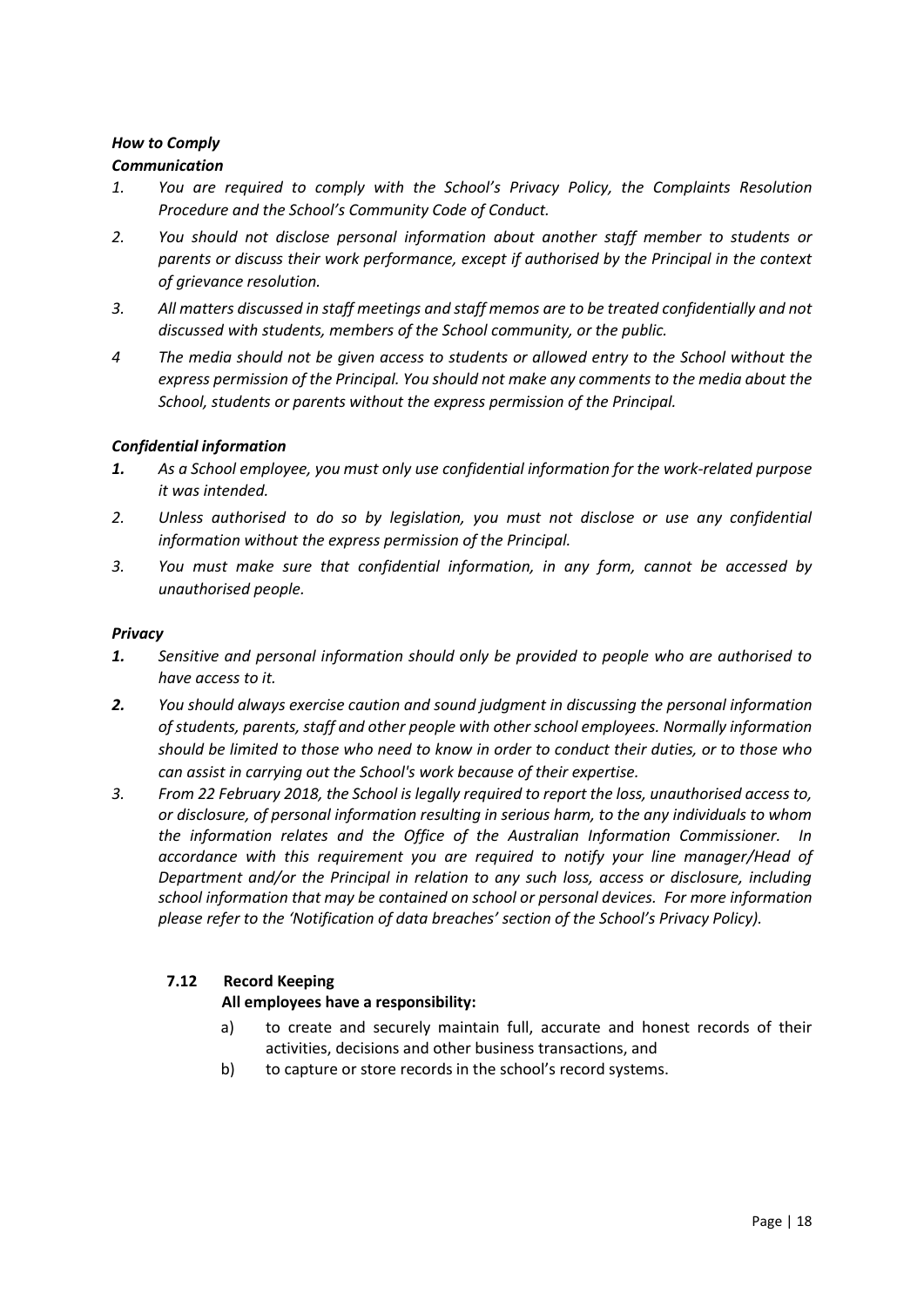- *1. You must not destroy or remove records without appropriate authority.*
- *2. Supervisors have a responsibility to ensure that the employees reporting to them comply with their records management obligations.*
- *3. Employees responsible for assessing and recording marks for students' work must do so accurately, fairly and in a manner that is consistent with the School's Assessment Policy and the requirements of the School and regulated Authorities.*
- *4. Employees must maintain the confidentiality of all official information and documents which are not publicly available or which have not been published.*

## **7.13 Copyright and Intellectual Property**

When creating material you need to ensure the intellectual property rights of others are not infringed and information is recorded about any third party copyright/other rights included in materials.

If you develop material that relates to your employment with St Hilda's, the copyright in that material will belong to the School. This may apply even if the material was developed in your own time or at home.

## *How to Comply*

- *1. Advice relating to sharing or licensing the School's intellectual property should be sought from the Principal.*
- *2. Do not give away or assign the School's intellectual property without the approval of the Principal.*
- *3. You should not use the School's intellectual property (including copyright) for private purposes without obtaining written permission from the Principal.*

## **8. BREACH**

## **What happens if I breach the Code of Conduct?**

As a School employee, you hold a position of trust and are accountable for your actions.

All alleged breaches of the Staff Code of Conduct will be subject to scrutiny and if substantiated staff may be warned, suspended or have employment terminated. If the breach is considered to be grooming, the School is obliged to report this to the Teachers' Registration Board (where a teacher is involved) and the Department of Education as a critical incident. Any potentially illegal activity will be reported to the Police and appropriate actions will be taken by the senior management.

- **8.1** The consequences of inappropriate behaviour and breaches of this *Code* will depend on the nature of the breach.
- **8.2** Employees are required to report all objectively observable behaviour that is not permitted by the Code, other than those subject to mandatory reporting obligations, to the Principal, a designated Executive Leadership Team member or the Chair of Council.